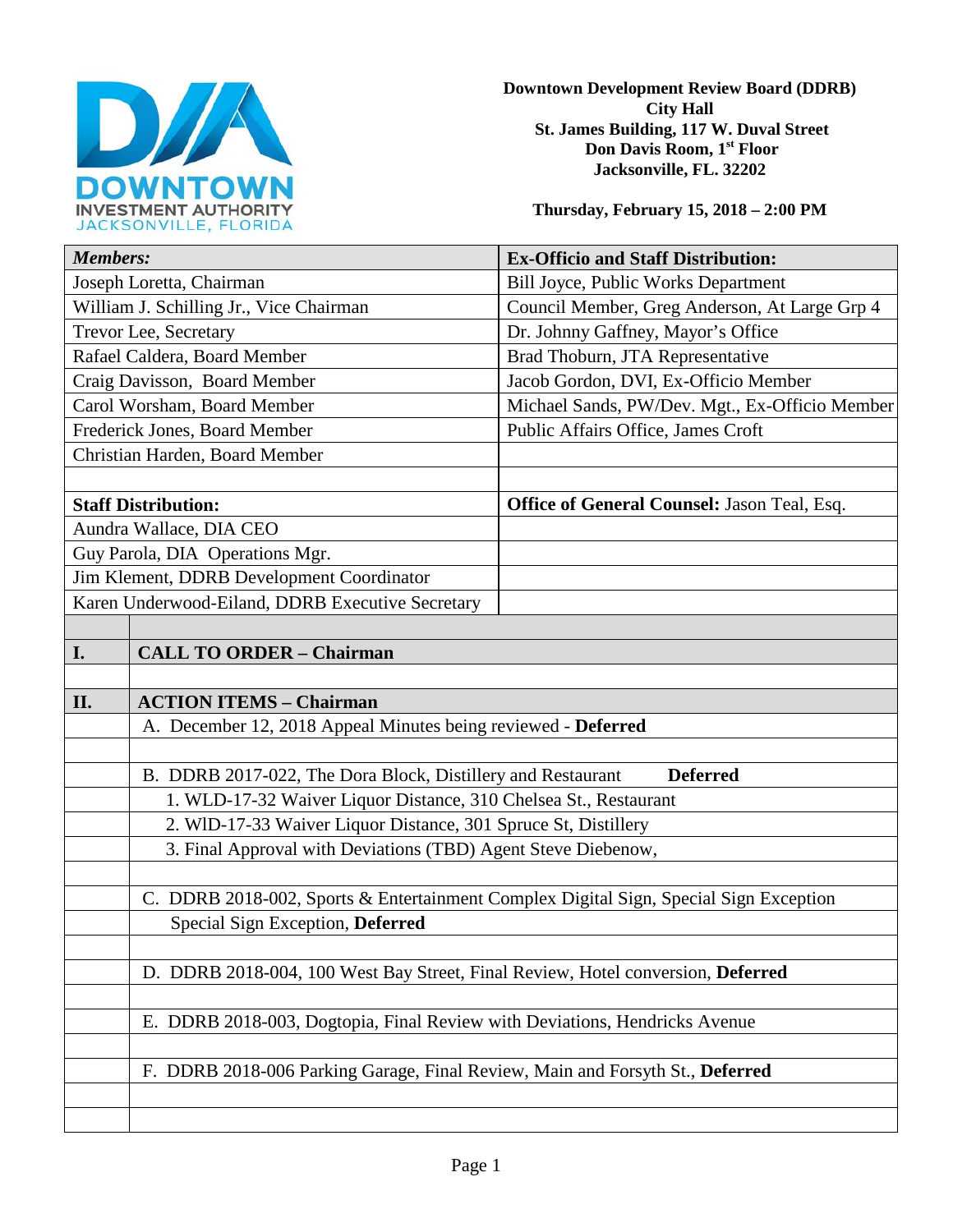|      | G. DDRB 2018-001, Jug Handle, Brooklyn retail, Final Review, Brooklyn Riverside District |  |
|------|------------------------------------------------------------------------------------------|--|
|      | 1. Final Review w/ deviations                                                            |  |
|      | 2. Special Sign Exception                                                                |  |
|      |                                                                                          |  |
|      | H. DDRB 2018-005 Kanine Social, Final Review w/ Deviations, Brooklyn Riverside District  |  |
|      |                                                                                          |  |
|      | I. DDRB 2018-007 Everbank Bldg. Downtown Sign (Place Holder) Special Sign Exception      |  |
|      |                                                                                          |  |
| Ш.   | <b>INFORMATION/DISCUSSION ITEMS Chairman</b>                                             |  |
|      |                                                                                          |  |
|      | DDRB 2018-006, Workshop for Main & Forsyth Parking Garage (TBD)                          |  |
|      |                                                                                          |  |
| IV.  | <b>OLD BUSINESS - Chairman</b>                                                           |  |
|      |                                                                                          |  |
| V.   | <b>NEW BUSINESS - Chairman</b>                                                           |  |
|      |                                                                                          |  |
| VI.  | <b>PUBLIC COMMENTS - Chairman</b>                                                        |  |
|      |                                                                                          |  |
| VII. | <b>ADJOURNMENT - Chairman</b><br><b>Next Scheduled Meeting: March 15, 2018</b>           |  |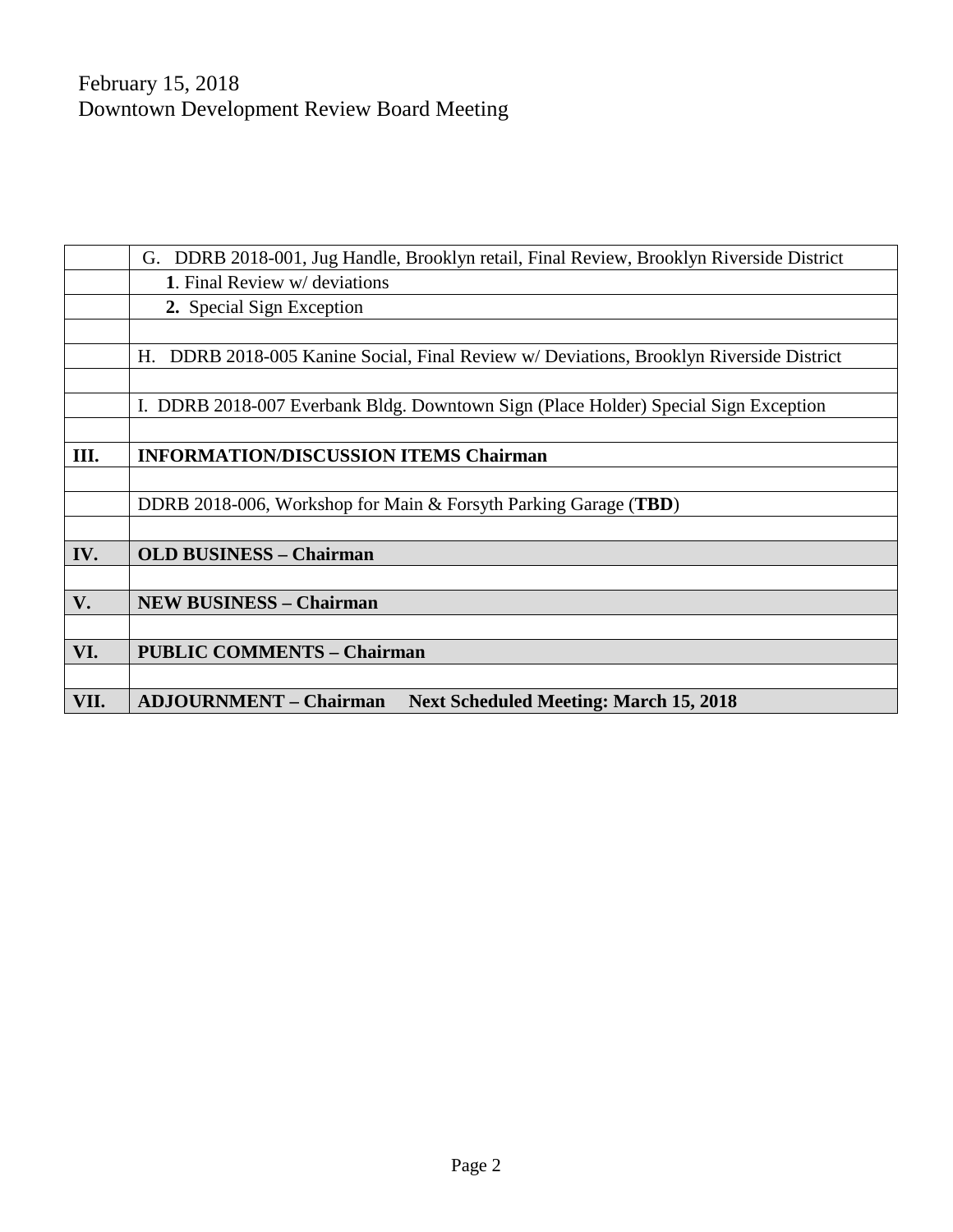

*Thursday, February 15, 2018 - 2:00 p.m.*

# *MEETING* **MINUTES**

**Board Members Present:** J. Loretta, Chair; B. Schilling, Vice Chair; T. Lee; R. Caldera; C. Davisson; C. Harden and C. Worsham

**Board Members Not Present:** F. Jones

**DIA Staff Present:** Jim Klement, Development Redevelopment Coordinator and Karen Underwood-Eiland, Executive Assistant

**Representing Office of the Mayor:** Dr. Johnny Gaffney

**Representing Office of City Council:** Council Member Greg Anderson

**Representing Office of General Counsel:** Jason Teal

## **I. CALL TO ORDER**

## **Meeting Convened: 2:05 p.m.**

Chairman Loretta called the meeting to order at 2:05 p.m. and the members identified themselves for the record.

Chairman Loretta asked anyone wishing to speak on a particular project to complete a public speaker card and to provide them to Karen. He also reminded Board Members to disclose any ex-parte communication with any of the applicants presenting projects today or conflicts of interest prior to the item being addressed by the Board.

# **II. ACTION ITEMS**

## **A. DECEMBER 12, 2018 APPEAL MINUTES –- DEFERRED**

# **B. DDRB 2017-022, REQUEST FOR THE DORA BLOCK, FINAL APPROVAL.**

- 1. WLD-17-32 Waiver Liquor Distance, 310 Chelsea Street Restaurant
- 2. WLD-17-33 Waiver Liquor Distance, 301 Spruce Street Distillery
- 3. Final Approval with Deviations (TBD) Agent Steve Diebenow

**This item was deferred.**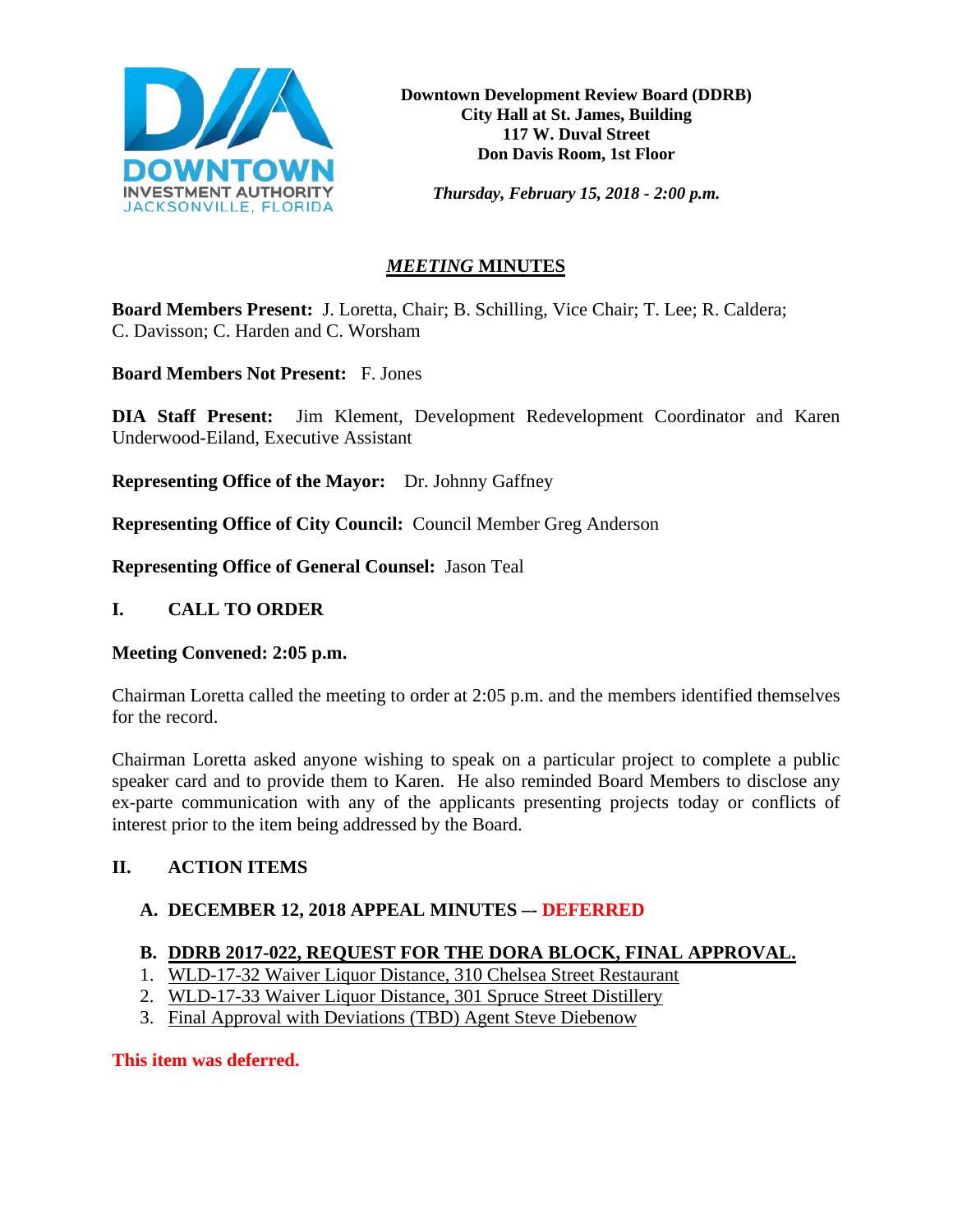## **C. DDRB 2018-002, SPORTS & ENTERTAINMENT COMPLEX DIGITAL SIGN, SPECIAL SIGN EXCEPTION**

### **This item was deferred.**

## **D. DDRB 2018-004, 100 WEST BAY STREET, FINAL REVIEW, HOTEL CONVERSION**

#### **This item was deferred.**

# **E. DDRB 2018-003, DOGTOPIA, FINAL REVIEW WITH DEVIATIONS, HENDRICKS AVENUE**

Thomas Duke, Applicant and Mark Mechling, Mechling Engineering provided a presentation the Board.

Jim Klement went over the deviations.

Chairman Loretta opened and then closed the floor for public comments.

The Board Member made comments regarding the project.

### **A MOTION WAS MADE BY BOARD MEMBER DAVISSON AND SECONDED BOARD MEMBER LEE GRANTING FINAL APPROVAL of DDRB 2018-003, Dogtopia, (1075 Hendricks Avenue) Development and the following deviations which include:**

- **A. Approved a deviation from** *Sec. 656.361.11 Setback or "Build to" Lines* **to allow increased setback from Hendricks Avenue. Board Member Davisson – 2nd Board Member Worsham The motion passed unanimously 7-0-0.**
- **B. Approved a deviation from** *Sec. 656.361.13 Entrances* **to reduce requirements for Louisa Street. Board Member Caldera/ 2nd Board Member Lee The motion passed unanimously 7-0-0.**
- **C. Approved a deviation from** *Sec. 656.361.16 Off-Street Parking Overlay* **to reduce the required parking to 0 spaces. Board Member Davisson/ 2nd Board Member Worsham The motion passed unanimously 7-0-0.**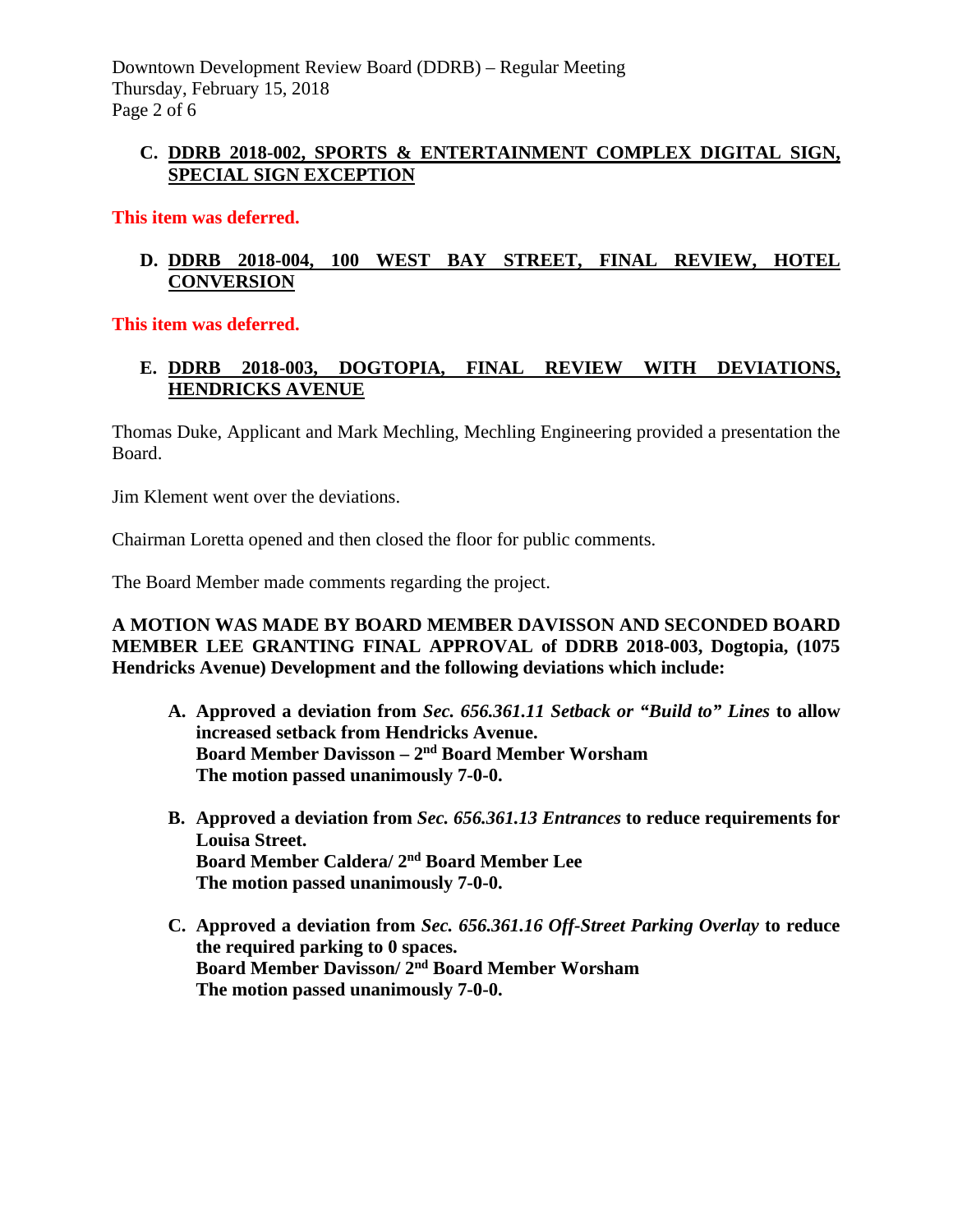Downtown Development Review Board (DDRB) – Regular Meeting Thursday, February 15, 2018 Page 3 of 6

> **D. Approved a deviation from** *Sec. 656.361.17 Surface Parking, Trash, Storage, and Loading Area Screening and Landscaping requirements* **to allow dumpster access from Louisa Street and alternate fence treatment on Louisa Street. Board Member Caldera/ 2nd Board Member Lee The motion passed unanimously 7-0-0.**

> **E. Approved a deviation from** *Sec. 656.361.18 Transparency* **requirement to reduce transparency requirements for Hendricks Avenue and Louisa Street. Board Member Davisson/ 2nd Board Member Worsham The motion passed unanimously 7-0-0.**

> **F. Approved a deviation from** *Sec. 656.361.20 Streetscape Design Standards*  **requirement prior to Hendricks Avenue and Louisa Street. Board Member Worsham/Board Member Lee The Motion passed unanimously7-0-0.**

**G. The DDRB then granted DDRB Final Approval of the proposed master plan.**

## **THE MOTION PASSED UNANIMOUSLY 7-0-0.**

## **F. DDRB 2018-006, PARKING GARAGE, FINAL REVIEW, MAIN AND FORSYTH STREET.**

**This item has been deferred.** 

- **G. DDRB 2018-001 JUG HANDLE, BROOKLYN RETAIL, FINAL REVIEW, BROOKLYN RIVERSIDE DISTRICT.** 
	- **1. Final Review**
	- **2. Special Sign Exception**

Jim Klement provided a summary of the project to the board.

Wyman Duggan provided a presentation to the Board.

### A **MOTION WAS MADE BY BOARD MEMBER SCHILLING AND SECONDED BY BOARD MEMBER LEE RECOMMENDING FINAL APPROVAL OF DDRB APPLICATION 2018-001 JUG HANDLE, BROOKLYN PLACE DEVELOPMENT AND THE FOLLOWING DEVIATIONS:**

**1. Approved a deviation from Sec.** *656.361.16 Off-Street Parking Overlay* **to reduce the required parking to provide 90 parking spaces. Board Member Schilling/2nd Board Member Caldera The Motion passed unanimously 7-0-0.**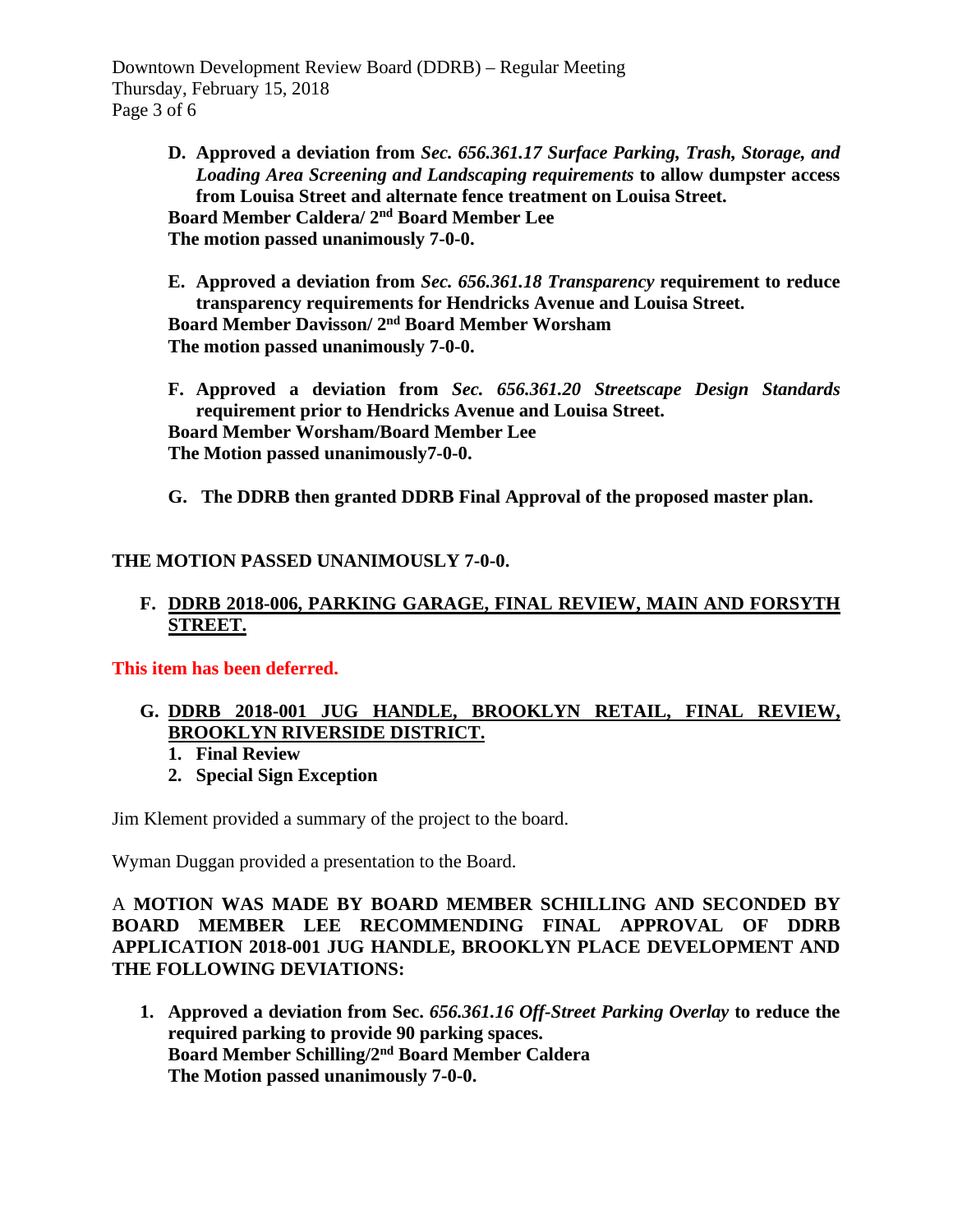Downtown Development Review Board (DDRB) – Regular Meeting Thursday, February 15, 2018 Page 4 of 6

- **2. The DDRB granted DDRB Final Approval of the 2 face monument sign on Riverside Avenue with an allowable sign area of 25 sq. ft. per side face; Board Member Worsham/2nd Board Member Schilling The Motion Passed Unanimously 7-0-0.**
- **3. The DDRB then granted DDRB Final Approval of the master plans with the following condition:**
	- **A. The developer will prepare documents showing appropriate screening of the roof top equipment from the adjacent sidewalks to the development prior to 10 set review.**

#### **THE MOTION PASSED UNANIMOUSLY 7-0-0.**

## **H. DDRB 2018-005 KANINE SOCIAL, FINAL REVIEW W/ DEVIATIONS, BROOKLYN RIVERSIDE DISTRICT.**

Jim Klement reported a summary of the project.

Lara Diettrich, Diettrich Planning, LLC provided a presentation.

### **A MOTION WAS MADE BY BOARD MEMBER SCHILLING AND SECONDED BY BOARD MEMBER CALDERA APPROVING DDRB 2018-005, KANINE SOCIAL DEVELOPMENT FOR FINAL APPROVAL AND THE FOLLOWING DEVIATIONS WHICH INCLUDED:**

- **A. Approved a deviation from Sec.** *656.361.16 Off-Street Parking Overlay* **to reduce the required parking to provide 0 parking spaces. Board Member Harden/2nd Board Member Worsham The Motion passed unanimously 7-0-0.**
- **B. Approved a deviation from** *Sec. 656.361.17 Surface Parking, Trash, Storage, and Loading Area Screening and Landscaping requirements* **to allow dumpster access offsite. Board Member Harden/2nd Board Member Caldera The Motion passed unanimously 7-0-0.**
- **C. Approved a deviation from** *Sec. 656.361.18 Transparency* **requirement to reduce transparency requirements for College and Rosselle Streets. Board Member Davisson/2nd Board Member Schilling The Motion passed unanimously 7-0-0.**
- **D. Approved a deviation from** *Sec. 656.361.20 Streetscape Design Standards*  **requirement prior to DDRB Final Approval for College and Rosselle Streets.**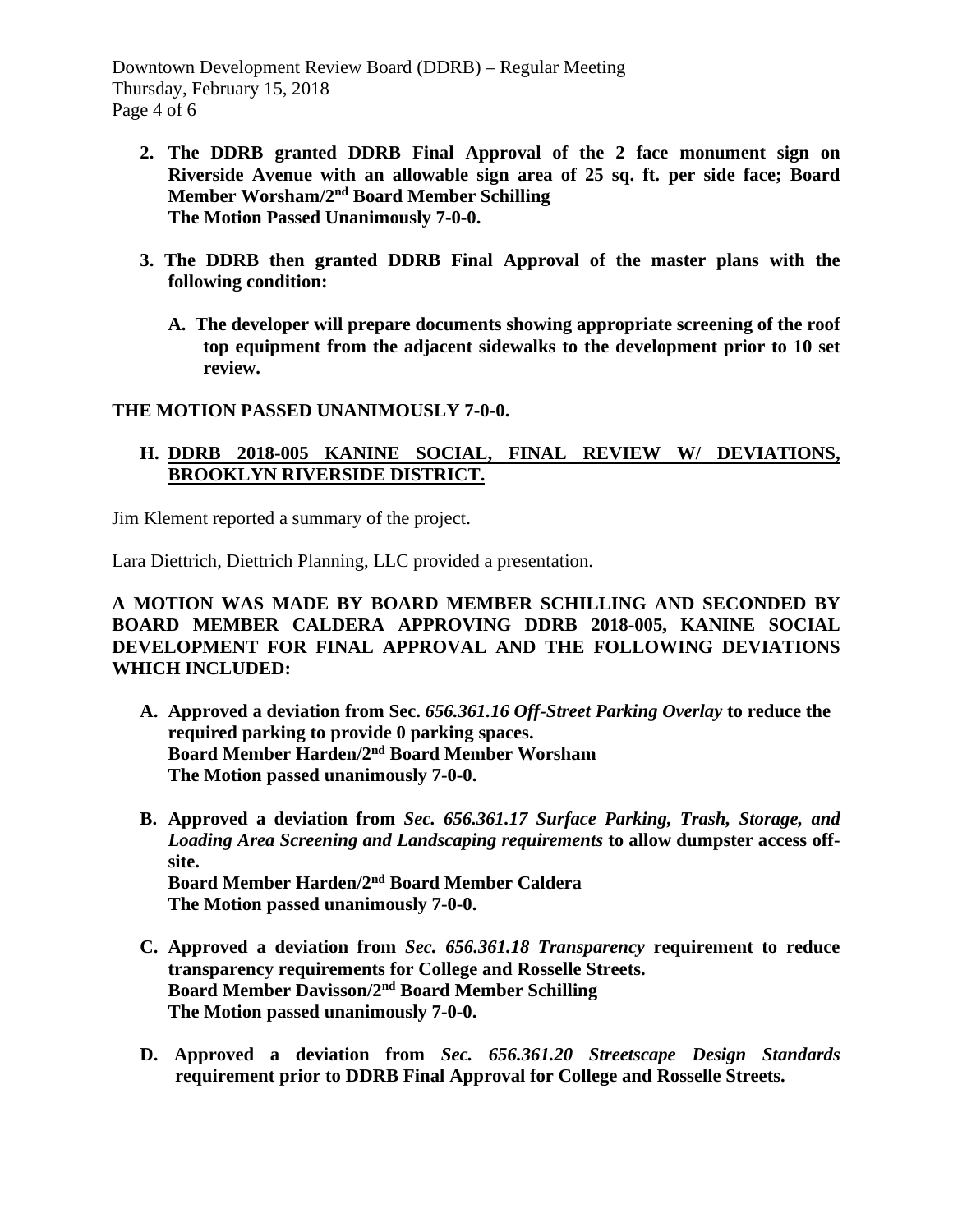Downtown Development Review Board (DDRB) – Regular Meeting Thursday, February 15, 2018 Page 5 of 6

> **Board Member Worsham/2nd Board Member Caldera. The Motion passed unanimously 7-0-0.**

**E. The DDRB then granted DDRB Final Approval of the master development plans.** 

## **I. DDRB 2018-007, EVERBANK BUILDING DOWNTOWN SIGN (PLACE HOLDER) SPECIAL SIGN EXCEPTION**

Board Member Worsham reported that staff dropped off packet to her office.

Board Member Davisson recused himself from voting on the project.

Board Member Schilling reported that he had a conversation with Mr. Diebenow.

Board Member Harden reported that he had conversation with Mr. Diebenow and Mr. McElhaney.

Board Member Caldera reported ex-parte communication.

Chairman Loretta reported the he had communication with their staff as well.

Jim Klement provided a brief summary of the project.

Steve Diebenow provided a presentation.

Chairman Loretta opened and then closed the floor for public comments.

**A MOTION WAS MADE BY BOARD MEMBER CALDERA AND SECONDED BY BOARD MEMBER LEE APPROVING DDRB 2018-007 EVERBANK BLDG. DOWNTOWN SIGN (PLACE HOLDER) SPECIAL SIGN EXCEPTION WITH THE FOLLOW CONDITION:**

**1. Two Building Identification signs, one on the north elevation and one on the south elevation not to exceed 2,629 Sq. Ft. each.** 

**THE MOTION PASSED UNANIMOUSLY 6-0-1 (DAVISSON RECUSED)** 

## **III. INFORMATION/DISCUSSION ITEMS**

**A. DDRB 2018-006 WORKSHOP FOR MAIN AND FORSYTH PARKING (TBD)** 

**IV. OLD BUSINESS NONE**